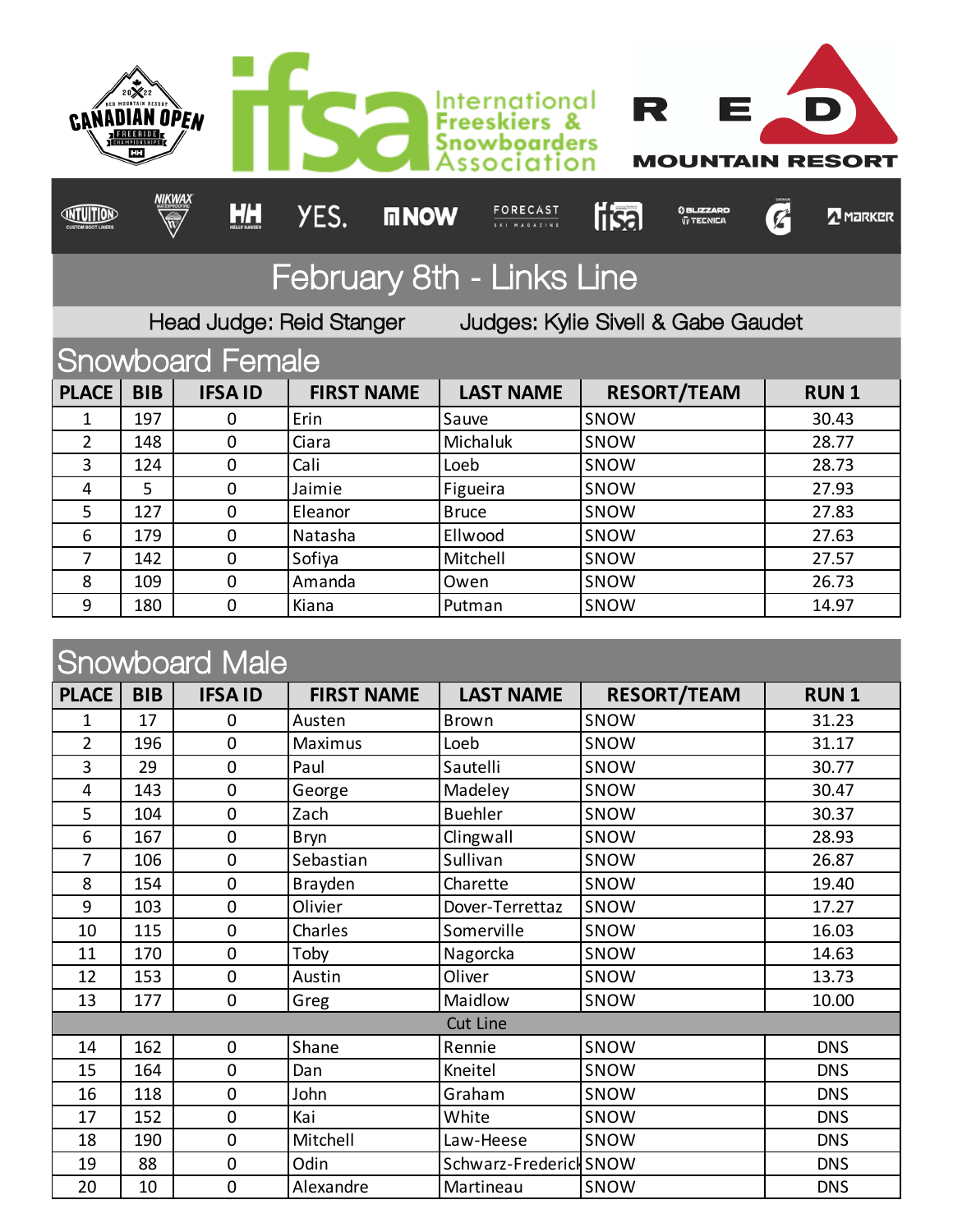| <b>Ski Female</b> |            |                |                   |                  |                    |             |  |
|-------------------|------------|----------------|-------------------|------------------|--------------------|-------------|--|
| <b>PLACE</b>      | <b>BIB</b> | <b>IFSAID</b>  | <b>FIRST NAME</b> | <b>LAST NAME</b> | <b>RESORT/TEAM</b> | <b>RUN1</b> |  |
| 1                 | 64         | 0              | Sally             | <b>Steeves</b>   | SKI                | 32.53       |  |
| $\overline{2}$    | 56         | $\mathbf 0$    | Anna              | Anhel            | SKI                | 30.97       |  |
| 3                 | 40         | $\mathbf 0$    | Ione              | Gangoiti Perez   | SKI                | 30.00       |  |
| 4                 | 193        | $\overline{0}$ | April             | Gariepy          | SKI                | 28.53       |  |
| 5                 | 134        | $\mathbf 0$    | Samantha          | Cheek            | SKI                | 28.33       |  |
| 6                 | 49         | $\mathbf 0$    | Kate              | <b>Brooks</b>    | SKI                | 28.27       |  |
| 7                 | 92         | 0              | Julieana          | Rusnak           | SKI                | 27.80       |  |
| 8                 | 97         | $\mathbf 0$    | Kelsey            | <b>Birkeland</b> | SKI                | 27.80       |  |
| 9                 | 176        | $\overline{0}$ | Elika             | <b>Zilis</b>     | SKI                | 27.70       |  |
| 10                | 54         | $\mathbf 0$    | Amelin            | Mommsen          | SKI                | 27.50       |  |
| 11                | 81         | $\mathbf 0$    | Mia               | Ruger            | SKI                | 27.30       |  |
| 12                | 198        | 0              | Tatyanna          | Fontaine         | SKI                | 14.00       |  |
| <b>Cut Line</b>   |            |                |                   |                  |                    |             |  |
| 13                | 47         | $\mathbf 0$    | Georgiana         | Newman           | SKI                | <b>DNF</b>  |  |
| 14                | 7          | $\mathbf 0$    | Courtney          | Smith            | SKI                | <b>DNS</b>  |  |
| 15                | 9          | $\mathbf 0$    | Addison           | Rafford          | SKI                | <b>DNS</b>  |  |
| 16                | 16         | 0              | Abigail           | Dodd             | SKI                | <b>DNS</b>  |  |
| 17                | 60         | $\mathbf 0$    | Hailey            | Hand             | SKI                | <b>DNS</b>  |  |

| <b>Ski Male</b> |            |                |                   |                      |                    |             |  |
|-----------------|------------|----------------|-------------------|----------------------|--------------------|-------------|--|
| <b>PLACE</b>    | <b>BIB</b> | <b>IFSAID</b>  | <b>FIRST NAME</b> | <b>LAST NAME</b>     | <b>RESORT/TEAM</b> | <b>RUN1</b> |  |
| 1               | 99         | $\mathbf 0$    | Kole              | Harle                | <b>SKI</b>         | 33.77       |  |
| $\overline{2}$  | 42         | $\overline{0}$ | <b>Marcus</b>     | Murray               | <b>SKI</b>         | 33.73       |  |
| 3               | 73         | $\overline{0}$ | Andrew            | Adams                | SKI                | 33.60       |  |
| 4               | 79         | $\mathbf 0$    | Kieran            | Troup                | SKI                | 33.53       |  |
| 5               | 91         | $\overline{0}$ | Alex              | Jay                  | <b>SKI</b>         | 32.43       |  |
| 6               | 113        | $\mathbf 0$    | Jeremie           | Paquette             | <b>SKI</b>         | 32.03       |  |
| $\overline{7}$  | 163        | $\overline{0}$ | Fletcher          | Smith                | SKI                | 31.90       |  |
| 8               | 51         | $\overline{0}$ | Carter            | Anderson             | SKI                | 31.33       |  |
| 9               | 70         | $\mathbf 0$    | Rome              | Mora                 | SKI                | 31.30       |  |
| 10              | 74         | $\overline{0}$ | Miles             | Hancock              | <b>SKI</b>         | 31.27       |  |
| 11              | 155        | $\overline{0}$ | Max               | McDonald             | <b>SKI</b>         | 30.83       |  |
| 12              | 34         | $\mathbf 0$    | Alex              | Ropka                | SKI                | 30.80       |  |
| 13              | 159        | $\mathbf 0$    | Noah              | Garby                | SKI                | 30.53       |  |
| 14              | 90         | $\mathbf 0$    | Casey             | <b>Myers</b>         | SKI                | 30.40       |  |
| 15              | 15         | $\overline{0}$ | William           | Martin               | <b>SKI</b>         | 30.10       |  |
| 16              | 52         | $\overline{0}$ | Jeff              | Ashton               | <b>SKI</b>         | 30.10       |  |
| 17              | 58         | $\mathbf 0$    | Patrick           | Hughes               | SKI                | 30.07       |  |
| 18              | 147        | $\mathbf 0$    | Kevin             | Doherty-Regalia      | SKI                | 29.73       |  |
| 19              | 78         | $\mathbf 0$    | Jokin             | Ruiz De Larramen SKI |                    | 29.30       |  |
| 20              | 149        | $\overline{0}$ | Cade Jeremy       | Cyphers              | SKI                | 28.77       |  |
| 21              | 138        | $\mathbf 0$    | Christopher       | Wise                 | <b>SKI</b>         | 27.53       |  |
| 22              | 107        | $\mathbf 0$    | Michael           | Wise                 | <b>SKI</b>         | 27.20       |  |
| 23              | 26         | $\mathbf 0$    | Thomas            | Daigle               | <b>SKI</b>         | 18.53       |  |
| 24              | 110        | $\mathbf 0$    | Alex              | Wilson               | SKI                | 16.00       |  |